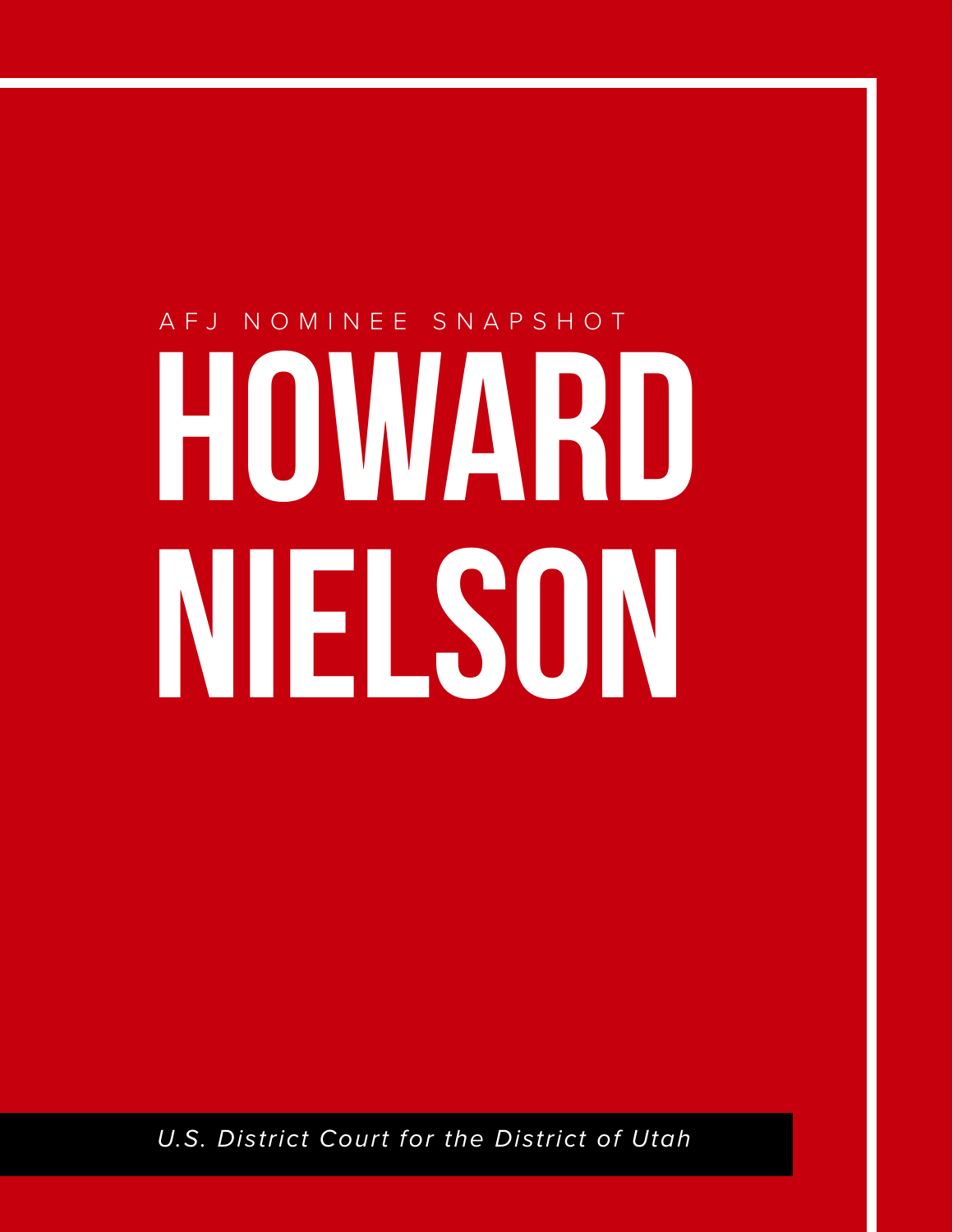WWW.AFJ.ORG

## CONTENTS

### INTRODUCTION, 1 BIOGRAPHY.2 LEGAL AND OTHER VIEWS.2

*Nielson fought against equality for LGBTQ Americans and argued that a judge should be recused from a case because he is gay*[,](#page-1-0) 2

<span id="page-1-1"></span>*Nielson was on a committee that politicized the Justice Department*[, 4](#page-1-1)

*Nielson led the effort against common-sense gun reform*[, 5](#page-6-0)

*Nielson's involvement with issues of torture and executive power must be fully disclosed*, 6

*Nielson supported a ban on affirmative action in higher education*[, 7](#page-8-0)

*Nielson has fought efforts to protect the environment*[, 7](#page-8-1)

*[Nielson opposed reproductive rights for women](#page-9-0)*, 8

<span id="page-1-0"></span>*[Nielson fought healthcare for all Americans](#page-9-1)*, 8

### CONCLUSION, 8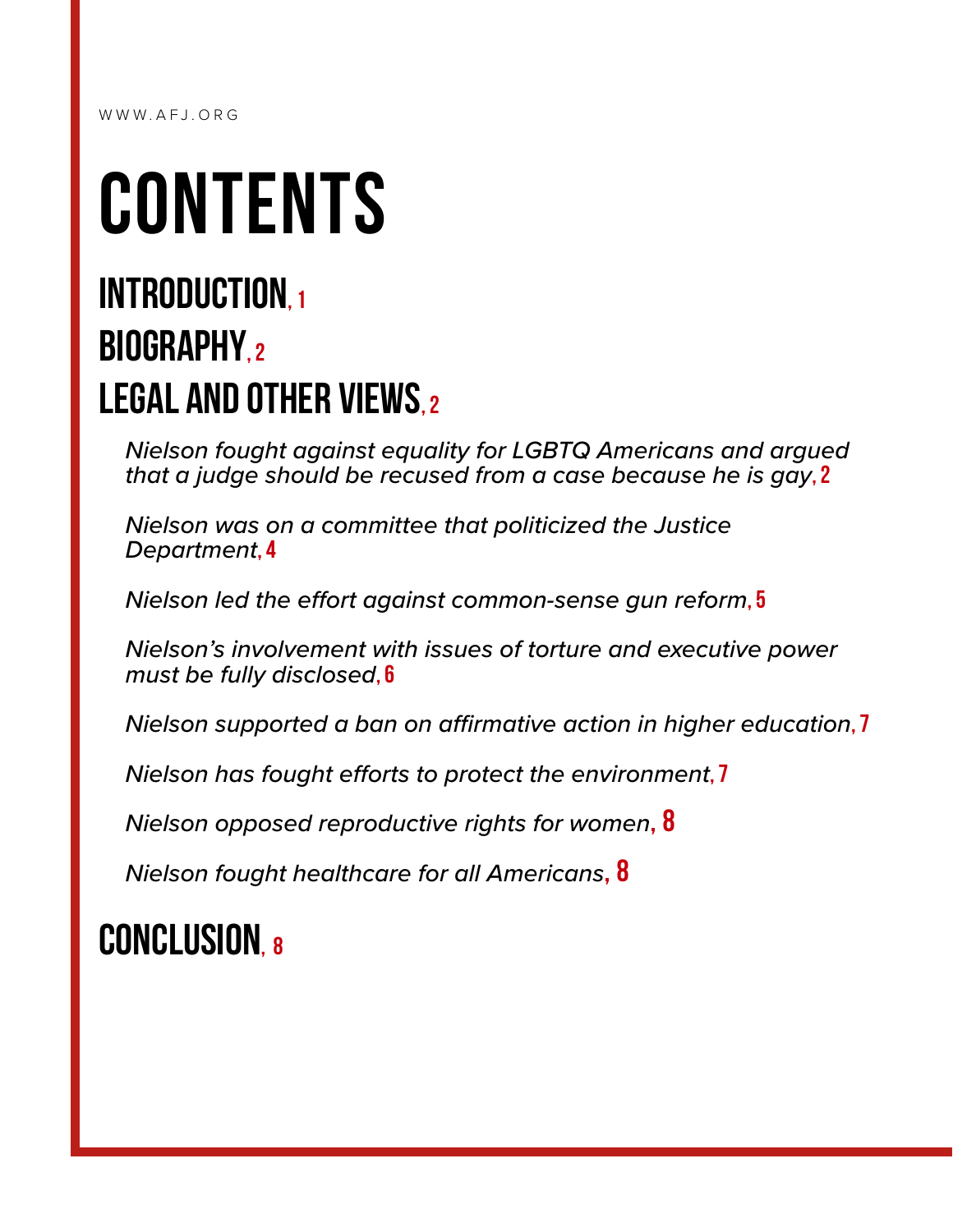#### WWW.AFJ.ORG PAGE 1

### <span id="page-2-0"></span>INTRODUCTION

On September 29, 2017, President Trump [nominated](https://www.whitehouse.gov/presidential-actions/twenty-seven-nominations-two-withdrawals-sent-senate-today/) Howard C. Nielson to the United States District Court for the District of Utah. Nielson's nomination continues Trump's trend of offering lifetime appointments to ideological attorneys and judges.

Alarmingly, Nielson shares with Trump a propensity for attacking judges' integrity based on personal characteristics. During the presidential campaign, Trump attacked federal judge Gonzalo Curiel and said the judge should recuse himself from a case solely because of his Mexican heritage. Howard Nielson, in taking a leading role in the effort to prohibit same-sex marriage in California, argued that a federal judge should be disqualified from hearing the case because he was gay.

President Trump and Nielson also share records of attacking the independence of the Justice Department. President Trump has demanded loyalty from the FBI director, politicized prosecutorial decisions, and tried to purge non-political law enforcement personnel whom he perceives as insufficiently supportive of his administration. Nielson fits right in: As an official in the Justice Department under George W. Bush, Nielson was part of the "Screening Committee" that impermissibly, as the Department's Inspector General concluded, "considered political or ideological affiliations" in making non-political hiring decisions and weeding progressive applicants out of civil service jobs.

President Trump's desire to cater to the wishes of the National Rifle Association (NRA) is reflected in his nomination of Nielson. The NRA [broke](https://www.nbcnews.com/news/us-news/nra-sticking-trump-breaks-own-record-campaign-spending-n665056) its own spending records in support of Donald Trump's presidential campaign, and [spent](http://thehill.com/regulation/court-battles/323809-nra-makes-1m-ad-buy-to-tout-gorsuch-report) one million dollars on an advertising campaign to support Supreme Court nominee Neil Gorsuch. In return, Trump [told](https://www.nytimes.com/2017/04/28/us/politics/donald-trump-nra.html?_r=0&mtrref=www.google.com&gwh=8FD156C0FC63847014C9C5734B0EFCE7&gwt=pay) the NRA, "You came through for me, I am going to come through for you." In nominating Nielson, Trump has kept his word. Nielson has been one of the NRA's go-to attorneys, fighting to eliminate restrictions on guns in public places and limits on assault weapons.

On yet another front, the use of torture, Nielson appears inclined to reinforce the worst impulses of President Trump. Trump has [questioned](https://www.politico.com/blogs/2016-gop-primary-live-updates-and-results/2016/03/donald-trump-geneva-conventions-221394) the Geneva Conventions and supported waterboarding, saying, "The problem is we have the Geneva Conventions, all sorts of rules and regulations, so the soldiers are afraid to fight[.]" He has said he wants to "bring back a hell of a lot worse than waterboarding." Significantly, Nielson worked in the Office of Legal Counsel (OLC) in the George W. Bush Administration when the notorious "torture memos" were issued. In response to criticism of the memos in The Washington Post, Nielson wrote a letter to the editor defending the memos' author, Stephen Bradbury. In addition, he authored a memorandum that gutted protections for persons in custody under the Geneva Conventions, a memorandum one expert said was based on such "erroneous legal reasoning and conclusions" that it should be "add[ed] . . . to the Legal Scrapheap."

Finally, Nielson has fought efforts to ensure equality in education for people of color; has advocated against regulating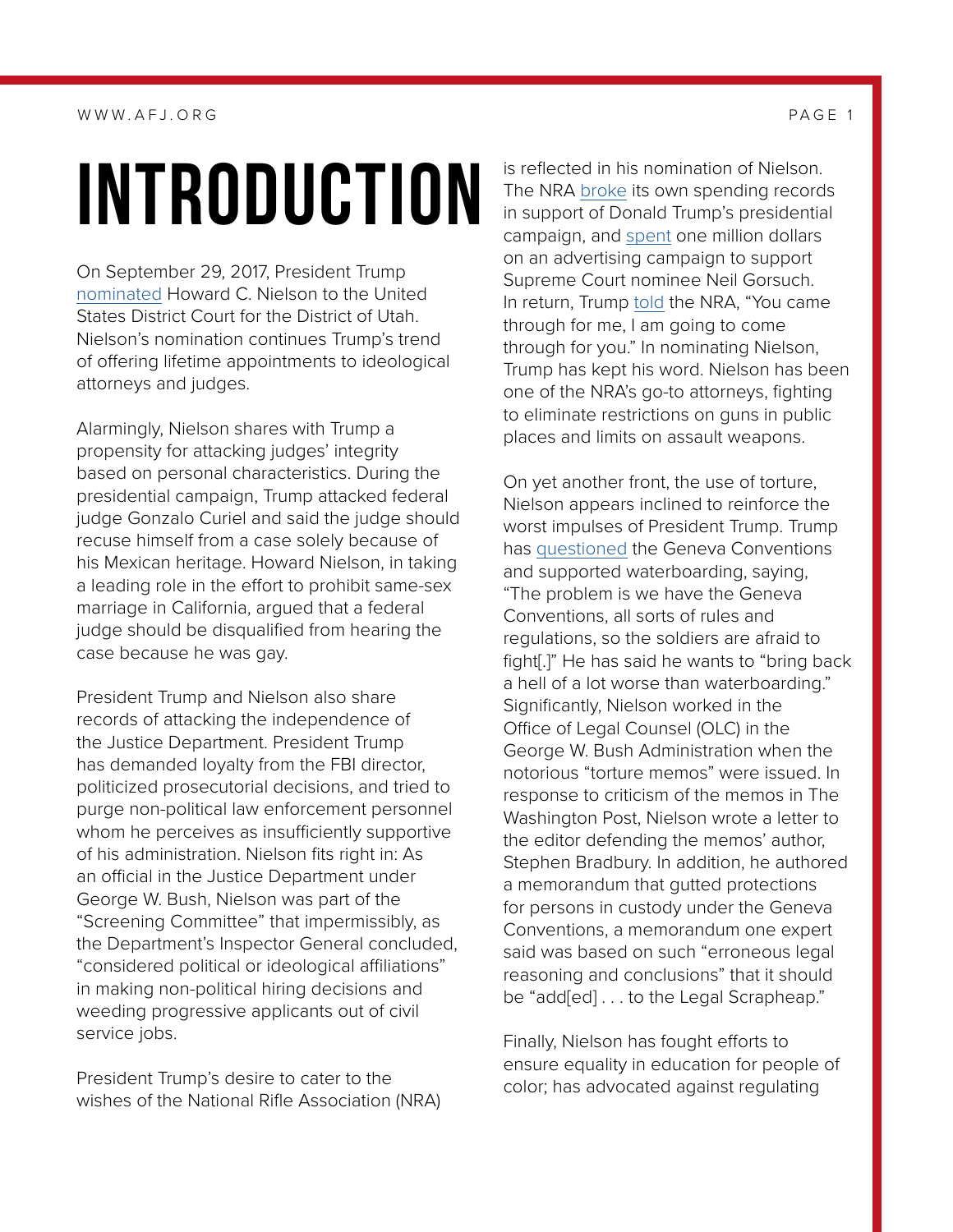greenhouse gases; has frequently litigated against the Affordable Care Act; and has defended severe burdens on women's exercise of their reproductive rights.

Alliance for Justice opposes his confirmation.

# <span id="page-3-0"></span>Biography

Nielson has been a partner at Cooper & Kirk, PLLC in Washington, D.C. since 2010, after being of counsel there since 2005. He attended Brigham Young University and attained his J.D. from University of Chicago Law School in 1997. After graduating, Nielson clerked for Judge J. Michael Luttig on the Fourth Circuit and for Justice Anthony Kennedy. After clerking, Nielson joined Jones Day as an associate. In 2001, Nielson joined the Bush Administration's Department of Justice as Special Assistant to the Deputy Attorney General, before becoming Counsel to the Attorney General, and finally, Deputy Assistant Attorney General for the Office of Legal Counsel from 2003 to 2005. Nielson also worked as a legal consultant for Boeing from 2008 to 2014.

### <span id="page-3-1"></span>Legal and Other Views

*Nielson fought equality for LGBTQ Americans and argued that a judge should be recused from a case because he is gay.*

Nielson represented the defendants in *[Hollingsworth v. Perry](https://scholar.google.com/scholar_case?case=17941114802734225386&q=133+S.+Ct.+2652&hl=en&as_sdt=20006)*, 133 S. Ct. 2652 [\(2013\)](https://scholar.google.com/scholar_case?case=17941114802734225386&q=133+S.+Ct.+2652&hl=en&as_sdt=20006), defending Proposition 8, which would have banned same-sex marriage in California.

After the district court, in *[Perry v.](https://scholar.google.com/scholar_case?case=1984506746130471324&q=704+F.+Supp.+2d+921&hl=en&as_sdt=20006)  [Schwarzenegger](https://scholar.google.com/scholar_case?case=1984506746130471324&q=704+F.+Supp.+2d+921&hl=en&as_sdt=20006)*, 704 F. Supp. 2d 921 (N.D. Cal. 2010), ruled that Proposition 8 was unconstitutional, Nielson filed a [motion](https://www.afj.org/wp-content/uploads/2017/12/Perry-v.-Hollingsworth-motion-to-vacate.pdf)  to vacate the judgment. Nielson's motion argued that the judge, Chief Judge Vaughn Walker, a Reagan appointee, "had a duty to disclose not only the facts concerning his [same-sex] relationship, but also his marriage intentions."

Nielson's motion reflected the rhetoric of certain right-wing groups. The American Family Association [said](https://thinkprogress.org/conservatives-blame-loss-in-prop-8-case-on-judges-homosexuality-ee3f9f95a5d2/) that it was "extremely problematic that Judge Walker is a practicing homosexual himself. He should have recused himself from this case, because his judgment is clearly compromised by his own sexual proclivity." Conservative activist Tony Perkins specifically [said](https://www.huffingtonpost.com/2010/08/08/tony-perkins-prop-8-judge_n_674788.html) that Judge Walker's decision was compromised by the fact he is "openly homosexual."

Nielson argued, in attempting to vacate the judgment, that only if Judge Walker had "unequivocally disavowed any interest in marrying his partner could the parties and the public be confident that he did not have a direct personal interest in the outcome[.]"

Kamala Harris, then California Attorney General, filed a brief opposing the motion. She wrote, "[j]ust as every single one of the attempts to disqualify judges on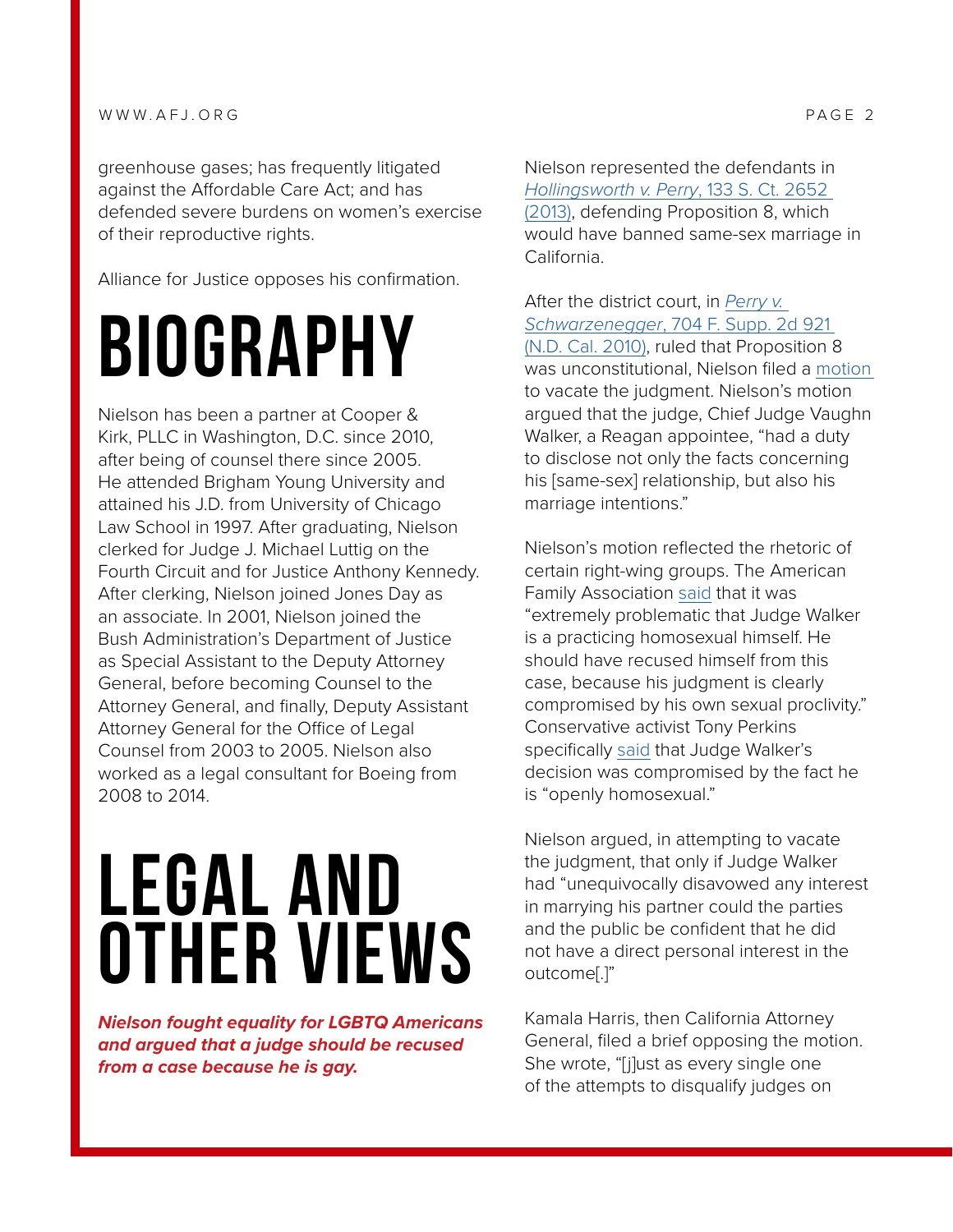the basis of their race, gender, or religious affiliation has been rejected by other courts, this Court should similarly reject Defendant-Intervenors' effort to disqualify Judge Walker based on his sexual orientation." Now-NAACP Legal Defense Fund President Sherrilyn Ifill [wrote](https://www.theroot.com/challenging-judge-walker-1790880570) that "the suggestion that Judge Walker's sexual orientation is evidence of bias is the kind of argument that was firmly discredited in a series of cases challenging the impartiality of black judges to decide civil rights cases….Black judges pushed back firmly against attempts to question their impartiality and framed what has become the universally accepted understanding among the bench and bar: that judicial bias cannot be assumed based on racial, gender or other status of the judge." She added, "[t]hose who seek to discredit Judge Walker's decision based on the allegation that the judge was biased are barking up the wrong tree. They are also raising the ugly specter of judicial bias based on status." Journalist Dahlia Lithwick [pointed out](http://www.slate.com/articles/news_and_politics/jurisprudence/2011/06/too_gay_to_judge.html) that while the "legal argument is degrading and futile doesn't mean nobody will make it. For as long as there have been bigots in America, litigants have tried to argue that women are too womanly to decide gender cases and that Jews are too Jewish to hear cases involving the first attacks on the World Trade Center…these litigants also have tried to dress up their claims as something other than pure bigotry. They never prevail."

Nielson's motion to disqualify the judge was denied. *See [Perry v. Schwarzenegger](https://scholar.google.com/scholar_case?case=14062758730259061410&q=790+F.+Supp.+2d+1119+&hl=en&as_sdt=20006)*, 790 F. [Supp. 2d 1119 \(N.D. Cal. 2011\).](https://scholar.google.com/scholar_case?case=14062758730259061410&q=790+F.+Supp.+2d+1119+&hl=en&as_sdt=20006) As George H.W. Bush appointee Judge James Ware wrote, "[t]he sole fact that a federal judge shares the same circumstances or personal characteristics with other members of the general public, and that the judge could be affected by the outcome of a proceeding in the same way that other

members of the general public would be affected, is not a basis for either recusal or disqualification. … It is not reasonable to presume that a judge is incapable of making an impartial decision about the constitutionality of a law, solely because, as a citizen, the judge could be affected by the proceedings."

During his defense of Proposition 8, Nielson also suggested that samesex attraction is a choice, not an innate characteristic. As one journalist [summarized,](https://www.mercurynews.com/2010/01/22/prop-8-trial-day-9-live-coverage-from-the-courtroom/) "Nielson appear[ed] to be trying to undercut [an expert's] assertion that homosexuality is an inherent characteristic of gays and lesbians, not a social choice…. [by] making the point that there has been some debate about how sexual orientation is defined by the scientific world." Nielson's questioning [suggested](http://afer.org/wp-content/uploads/2010/01/Perry-Vol-9-1-22-10.pdf) that since some studies found "[t]here is currently no scientific or popular consensus on the exact constellation of experiences that definitively qualify an individual as lesbian, gay, or bisexual rather than confused, curious, or maladjusted[,]" sexual orientation might be a choice, rather than a definable characteristic.

Of course, the overwhelming consensus is that sexual orientation "is an immutable (and probably an innate, in the sense of in-born) characteristic rather than a choice." *Baskin v. Bogan,* [766 F.3d 648, 657–58](https://scholar.google.com/scholar_case?case=7033235951018583377&q=766+F.3d+648&hl=en&as_sdt=20006)  [\(7th Cir. 2014\)](https://scholar.google.com/scholar_case?case=7033235951018583377&q=766+F.3d+648&hl=en&as_sdt=20006) (J. Posner) (summarizing scientific studies on homosexuality).

In rejecting Nielson's argument, the district court pointed out that "[s]exual orientation is fundamental to a person's identity and is a distinguishing characteristic that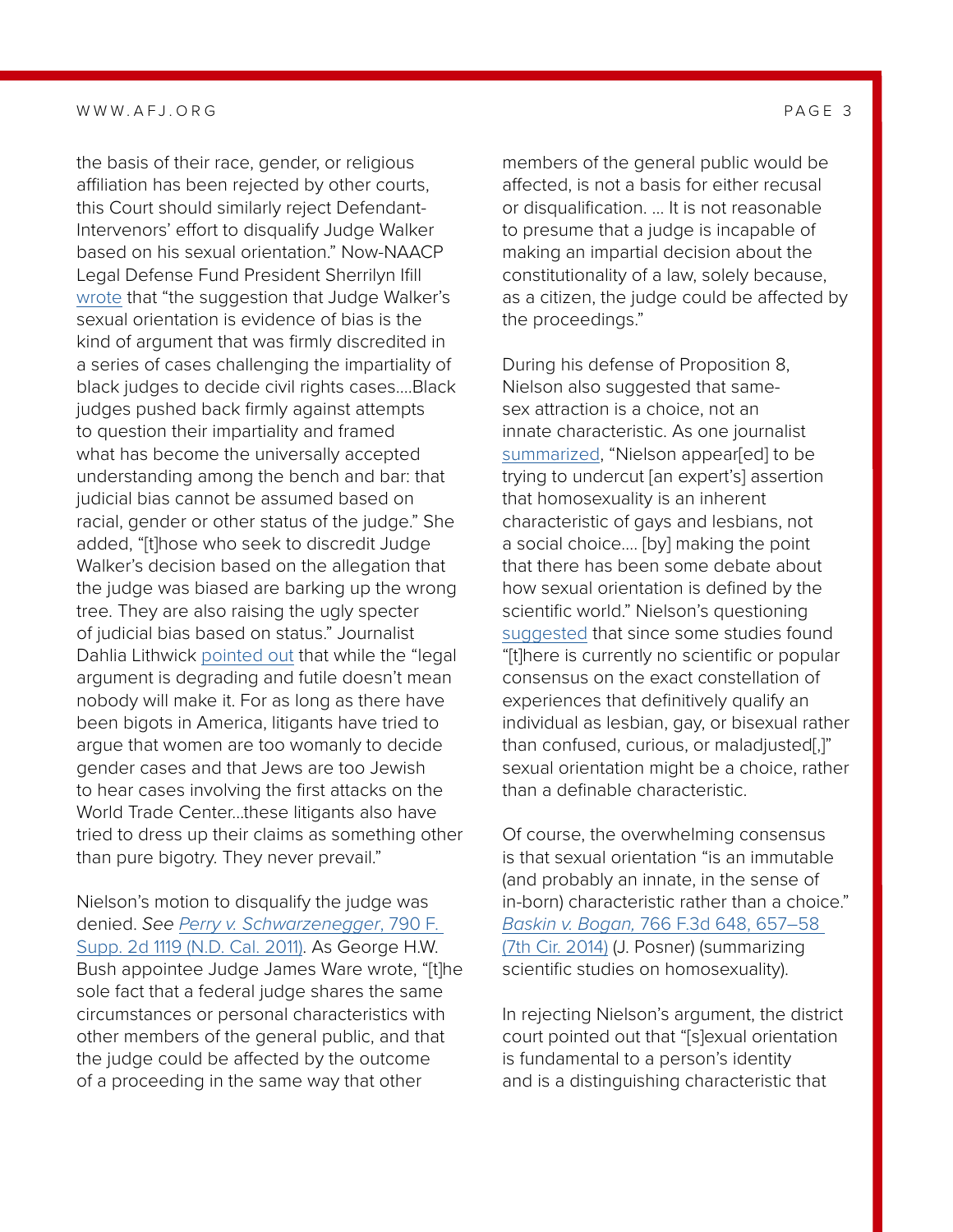#### WWW.AFJ.ORG PAGE 4

defines gays and lesbians as a discrete group…. Individuals do not generally choose their sexual orientation. No credible evidence supports a finding that an individual may, through conscious decision, therapeutic intervention or any other method, change his or her sexual orientation." *Perry* 704 F. Supp. 2d at 964–66.

Nielson also [disputed](https://www.mercurynews.com/2010/01/14/prop-8-trial-day-4-live-coverage-from-the-courtroom/) the effects of discrimination on LGBTQ individuals, such as increased rates of depression and attempted suicide. In cross-examining an expert during the Proposition 8 trial, Nielson [highlighted](http://afer.org/wp-content/uploads/2010/01/Perry-Vol-4-1-14-10.pdf) studies that "homosexuals d[o] not have abnormally elevated psychiatric symptomatology compared with heterosexuals[,]" and argued that the research finding that "gay and lesbian population[s] do have higher rates of some [mental] disorders" was inconsistent and flawed. That LGBTQ Americans suffer acutely due to discrimination, and that this suffering leads to increased mental distress, is settled. The American Psychological Association [explaine](http://www.apa.org/pi/lgbt/resources/just-the-facts.pdf)d that "one result of the isolation and lack of support experienced by some lesbian, gay, and bisexual youth is higher rates of emotional distress, suicide attempts, and risky sexual behavior and substance abuse." The National Alliance on Mental Illness [found](https://www.nami.org/Find-Support/LGBTQ) that "LGBTQ individuals are almost 3 times more likely than others to experience a mental health concern such as major depression or generalized anxiety disorder."

Nielson continued his opposition to samesex marriage years later, when he authored an [amicus brief](https://www.americanbar.org/content/dam/aba/publications/supreme_court_preview/BriefsV5/14-556_amicus_resp_scholars.authcheckdam.pdf) opposing marriage equality in *Obergefell v. Hodges*[, 135 S. Ct. 2584 \(2015\)](https://supreme.justia.com/cases/federal/us/576/14-556/opinion3.html), arguing that marriage must be inherently a relationship between a man and a woman because "in particular, through the institution of marriage, societies seek to increase the

likelihood that children will be born and raised in stable and enduring family units by both the mothers and the fathers who brought them into this world."

#### *Nielson was on a committee that politicized the Justice Department.*

In 2002, Nielson served as Counselor to the Attorney General. In that capacity, he was part of a four-person "Screening Committee" to approve or deselect candidate applications to be submitted to hiring attorneys for the Honors Program and Summer Law Intern Program. His participation on the committee is discussed in the inspector general's 2008 report: ["An](https://oig.justice.gov/special/s0806/report.htm)  [Investigation of Allegations of Politicized](https://oig.justice.gov/special/s0806/report.htm)  [Hiring in the Department of Justice Honors](https://oig.justice.gov/special/s0806/report.htm)  [Program and the Summer Law Intern](https://oig.justice.gov/special/s0806/report.htm)  [Program](https://oig.justice.gov/special/s0806/report.htm)." In the report, the inspector general noted that "Nielson said he believed that he may have participated in [the screening process], but said he could not recall with certainty."

The inspector general specifically [found](https://www.gpo.gov/fdsys/pkg/CHRG-110shrg44237/html/CHRG-110shrg44237.htm) that "the Department's Honors Program is the exclusive means by which the Department hires recent law school graduates. These are career positions, and, therefore, Department policy and Federal civil service law prohibit discrimination on the basis of political affiliations. However, the evidence in our investigation showed that a Screening Committee established by the Department in 2002 deselected for interviews those candidates with Democratic Party and liberal affiliations apparent on their applications at a significantly higher rate than applicants with Republican Party, conservative, or neutral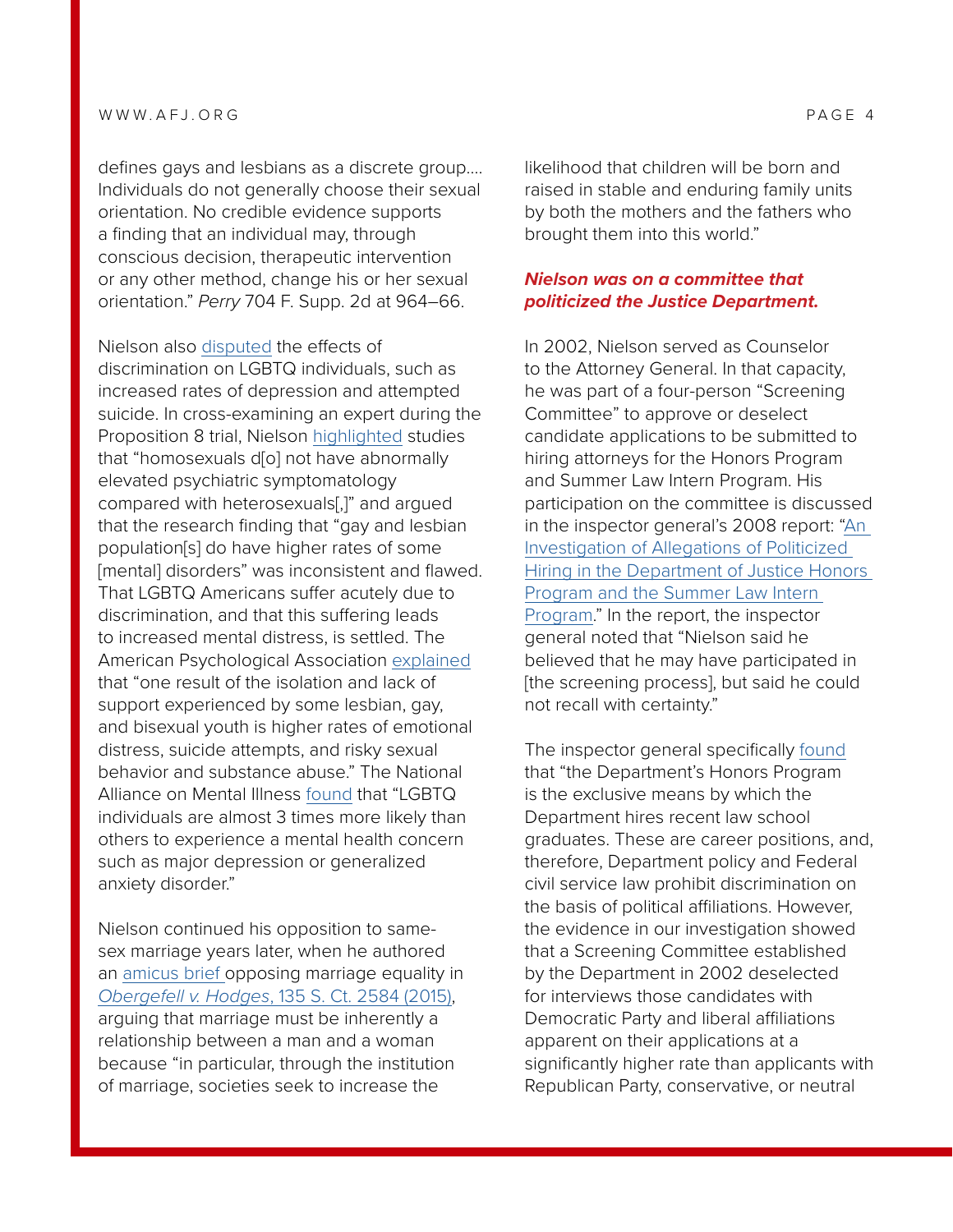affiliations. This pattern continued even when we compared a subset of academically highly qualified candidates."

The inspector general [added,](https://www.gpo.gov/fdsys/pkg/CHRG-110shrg44237/html/CHRG-110shrg44237.htm) "the problem was not necessarily with the law. The problem was with the application of the law by the people in the Department of Justice, which is very troubling that the Department of Justice would not adhere to the law."

In response to questions from Senators Charles Schumer and Sheldon Whitehouse regarding consequences for the Department of Justice officials involved in the politicization scandals at the department, including firing of U.S. Attorneys, improper politicization of hiring of immigration judges, and politicization of the honors program, the inspector general [said:](https://www.gpo.gov/fdsys/pkg/CHRG-110shrg44237/html/CHRG-110shrg44237.htm) "people did leave the Department so they cannot be disciplined by the Department, but we have recommended that they never get a job with the Department again, hopefully never with the Federal Government again, that they consider this report if they ever do apply. They have been exposed. Their conduct has been exposed in a transparent way for all to see." He emphasized, "[t]he ones who are no longer with the Department should never get a job with the Department or, in my view, any other Federal agency based upon the conduct listed[.]"

#### <span id="page-6-0"></span>*Nielson led the effort against common-sense gun reform.*

Nielson has repeatedly represented the NRA in failed attempts to overturn firearm regulations. These suits include *[NRA v. McCraw](http://sblog.s3.amazonaws.com/wp-content/uploads/2013/11/13-390-NRA-v-McCraw-Cert-Pet-09-24-13.pdf),* [134 S. Ct.](http://sblog.s3.amazonaws.com/wp-content/uploads/2013/11/13-390-NRA-v-McCraw-Cert-Pet-09-24-13.pdf)  [1365 \(2014\),](http://sblog.s3.amazonaws.com/wp-content/uploads/2013/11/13-390-NRA-v-McCraw-Cert-Pet-09-24-13.pdf) where Nielson argued that bans on 18-20 year olds publicly carrying firearms are unconstitutional; *[NRA v. BATFE](https://sblog.s3.amazonaws.com/wp-content/uploads/2013/08/NRA-petition-13-137.pdf)*[, 134 S. Ct.](https://sblog.s3.amazonaws.com/wp-content/uploads/2013/08/NRA-petition-13-137.pdf)  [1364 \(2014\),](https://sblog.s3.amazonaws.com/wp-content/uploads/2013/08/NRA-petition-13-137.pdf) where Nielson argued that the

Supreme Court should overturn a statute banning handgun purchases to people under the age of 21; and *F[riedman v. City of](http://blog.californiarighttocarry.org/wp-content/uploads/2015/08/Friedman-v-Highland_Petition-for-Writ-of-Certiorari1.pdf) [Highland Park](http://blog.californiarighttocarry.org/wp-content/uploads/2015/08/Friedman-v-Highland_Petition-for-Writ-of-Certiorari1.pdf)*[, 136 S. Ct. 447 \(2015\),](http://blog.californiarighttocarry.org/wp-content/uploads/2015/08/Friedman-v-Highland_Petition-for-Writ-of-Certiorari1.pdf) where Nielson represented the Illinois State Rifle Association in fighting Chicago's ordinance banning semiautomatic rifles and large capacity magazines. In each one of these cases, the laws were upheld by the circuit courts and the Supreme Court denied certiorari.

Contrary to the overwhelming weight of precedent before the Supreme Court considered the question in *[District of](https://scholar.google.com/scholar_case?case=6484080926445491577&q=554+U.S.+570&hl=en&as_sdt=20006)  Columbia v. Heller*[, 554 U.S. 570 \(2008](https://scholar.google.com/scholar_case?case=6484080926445491577&q=554+U.S.+570&hl=en&as_sdt=20006)), Nielson authored a 2004 [memorandum](https://www.justice.gov/file/18831/download) for OLC concluding that the Second Amendment secured an individual right to bear arms. At the time he wrote his memorandum, the Supreme Court decision that was most directly on point was *[United States v. Miller](https://scholar.google.com/scholar_case?case=17128640835628801970&q=United+States+v.+Miller,+307+U.S.+174+(1939)&hl=en&as_sdt=20006)*, 307 U.S. 174 [\(1939\)](https://scholar.google.com/scholar_case?case=17128640835628801970&q=United+States+v.+Miller,+307+U.S.+174+(1939)&hl=en&as_sdt=20006), where the Court had held that the Second Amendment "must be interpreted and applied" in view of its "obvious purpose to assure the continuation and render possible the effectiveness of such [militia] forces[.]" *Id.* at 178. Moreover, as Justice Stevens noted in dissent in *Heller,* since *Miller*, "hundreds of judges ha[d] relied on the view of the Amendment we endorsed there; we ourselves affirmed it in 1980." *Heller*, 554 U.S. at 638 (Stevens, J., dissenting) (citing *Lewis v. United States*, 445 U.S. 55, 65-66 n.8 (1980)). Indeed, at the time of Nielson's memorandum, the First, Third, Fourth, Sixth, Seventh, Eighth, Ninth, Tenth and Eleventh Circuits had all held that "the Amendment protects only a right of the various state governments to preserve and arm their militias." *[Parker](https://scholar.google.com/scholar_case?case=11156910755936011541&q=478+F.3d+370&hl=en&as_sdt=20006)*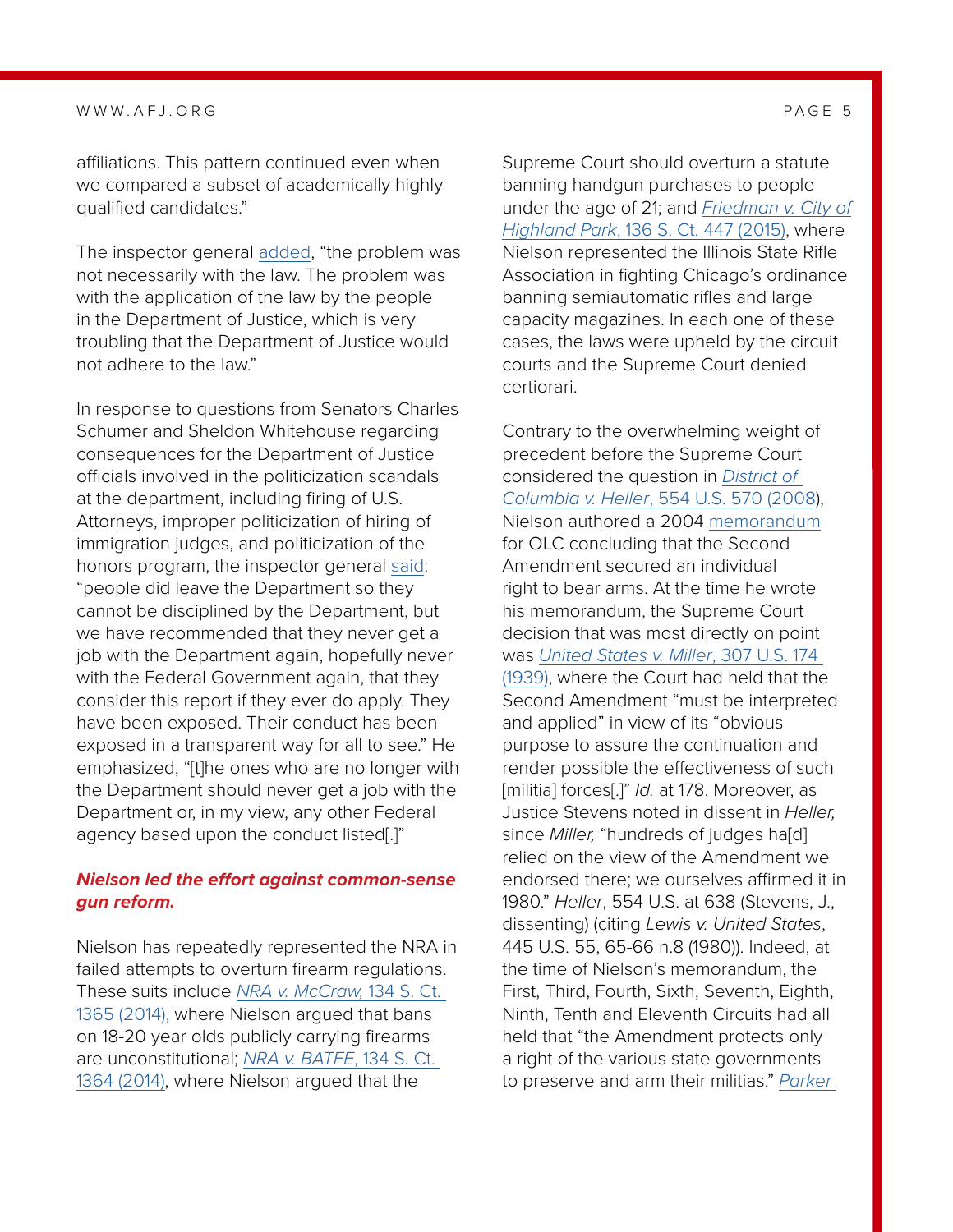*v. District of Columbia*[, 478 F.3d 370, 379 \(D.C.](https://scholar.google.com/scholar_case?case=11156910755936011541&q=478+F.3d+370&hl=en&as_sdt=20006) 

[Cir. 2007\)](https://scholar.google.com/scholar_case?case=11156910755936011541&q=478+F.3d+370&hl=en&as_sdt=20006) (reviewing court decisions). Only the Fifth Circuit had held to the contrary. Ignoring precedent, Nielson determined that the "original meaning of the [Constitution] provides extensive reasons" to hold that the individual right existed.

The Giffords Law Center to Prevent Gun Violence and Democracy Forward have [sued](https://democracyforward.org/wp-content/uploads/2017/11/Giffords-v.-DOJ-Judicial-Nominiatons-NRA-Influence.pdf) the Trump Administration in order to compel compliance with the Freedom of Information Act and release "records that would reveal the extent to which the Washington gun lobby is exercising influence and control over the Trump Administration's selection of nominees for lifetime appointments to federal judgeships." Nielson, along with many other Trump nominees, is specifically named in the complaint.

#### *Nielson's involvement with issues of torture and executive power must be fully disclosed.*

Nielson served as Deputy Assistant Attorney General (AAG) in the Office of Legal Counsel from 2003 to 2005. During that time, Nielson's boss, Stephen Bradbury, authored the "torture memos," which provided the legal justifications for 13 types of enhanced interrogation techniques employed by the CIA, including waterboarding. As Senator John McCain [said,](https://www.mccain.senate.gov/public/index.cfm/2017/11/remarks-by-senator-john-mccain-opposing-the-nomination-of-steven-bradbury) "[p]ut simply, Mr. Bradbury's memos were permission slips for torture."

It is imperative that Nielson disclose his full involvement in the "torture memos," since the evidence suggests he may have been intimately involved with their issuance.

At OLC, Nielson, like Bradbury, was involved in issues regarding the United States' treatment

of persons in custody. He authored a memorandum [titled](https://www.justice.gov/sites/default/files/olc/legacy/2009/12/30/aclu-ii-080505.pdf) "Whether Persons Captured and Detained in Afghanistan are 'Protected Persons' under the Fourth Geneva Convention." In that memorandum, Nielson "[argues](https://www.justsecurity.org/35236/memo-president-obama-memo-withdraw/) that the Fourth Geneva Convention, which protects civilians in the hands of a state of which they are not nationals, applies only to individuals on *U.S. territory*[.]"

Beth Van Schaack, former Deputy to the Ambassador-at-Large for War Crimes Issues at the State Department, [noted](https://www.justsecurity.org/35236/memo-president-obama-memo-withdraw/) that this "interpretation . . . would significantly truncate, if not virtually gut, the protections of that treaty." Indeed, "the impact of [Nielson's] interpretation would be that the United States . . . would be bound by [the Fourth Geneva Convention] only with respect to actions taken *on the territory* of the United States…. As a result, if the United States were to detain Afghan or Iraqi civilians, those individuals would not benefit from [the Convention's] dictates about humane treatment, nondiscrimination, etc. unless they were brought back to the United States."

Van Schaack [noted](https://www.justsecurity.org/35236/memo-president-obama-memo-withdraw/) that Nielson's "erroneous legal reasoning and conclusions" were so flawed that the memo should be "add[ed] . . . to the Legal Scrapheap." She wrote, "[t]he 2005 Nielson Memorandum should be withdrawn because its conclusions are inconsistent with the text, the original intent of the treaty, and the prevailing legal interpretation of the [Geneva Conventions]."

In addition to authoring an opinion limiting the protections of the Geneva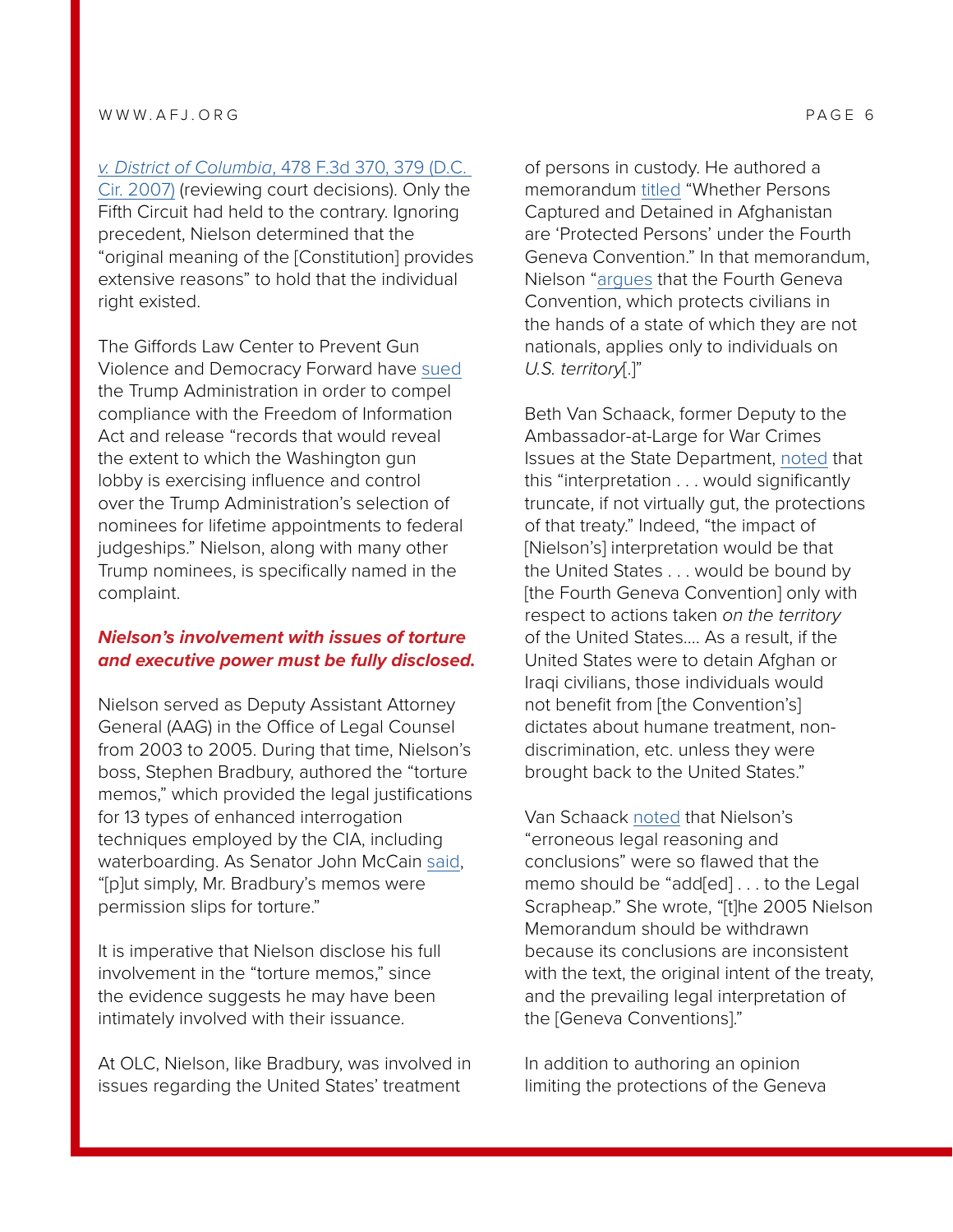Conventions, Nielson wrote a [letter](http://www.washingtonpost.com/wp-dyn/content/article/2007/10/11/AR2007101102148_pf.html) to the editor of The Washington Post in 2007 defending Bradbury. Nielson and other former deputies wrote, "one or more of us have worked with him *on virtually every issue* that has gone through the office, and *each of us is intimately familiar*  with how the office has treated the legal issues that have come before it." (emphasis added).

Even if Nielson did not work on the "torture memos," it is disturbing that he has defended them. When The Washington Post [editorialized](http://www.washingtonpost.com/wp-dyn/content/article/2007/10/06/AR2007100600940.html) against the "torture memos," it noted that the "Office of Legal Counsel issued two classified memos in 2005 to justify techniques that the [CIA] had used when interrogating terrorism suspects abroad – and to undercut a law passed by Congress that outlawed 'cruel, inhuman, and degrading treatment." In his [letter](http://www.washingtonpost.com/wp-dyn/content/article/2007/10/11/AR2007101102148_pf.html) to the editor, Nielson claimed the Post's criticism was "deeply unfair" and "was remarkably illinformed."

As Sen. McCain [said](https://www.mccain.senate.gov/public/index.cfm/2017/11/remarks-by-senator-john-mccain-opposing-the-nomination-of-steven-bradbury) in opposing Bradbury's nomination to serve as General Counsel of the Department of Transportation, "[i]n voting against Mr. Bradbury's nomination, as I also voted last week for similar reasons against Mr. Steven Engel's nomination to head the Department of Justice's Office of Legal Counsel, I am making it clear that I will not support any nominees who justified the use of torture by Americans. The laws of war were carefully created to be precise and technical in nature – but also to leave room for interpretation, even at the risk of abuse, by the Executive Branch. This makes the duty of government lawyers all the more significant. They must serve as guardians of our ideals and our obligations under international law. They are safeguards and checks on the conscience of our government, and I cannot in good faith vote

to confirm lawyers who have fallen short of this awesome responsibility."

#### <span id="page-8-0"></span>*Nielson supported a ban on affirmative action in higher education.*

Nielson advocated for Michigan's ballot proposal to end affirmative action policies at state universities in *[Schuette v. Coalition](https://scholar.google.com/scholar_case?case=13411827130215353204&q=134+S.+Ct.+1623&hl=en&as_sdt=20006)  [to Defend Affirmative Action,](https://scholar.google.com/scholar_case?case=13411827130215353204&q=134+S.+Ct.+1623&hl=en&as_sdt=20006)* 134 S.Ct. 1623 (2014). Nielson represented a white law-school applicant who intervened in the suit to defend the constitutionality of the ballot proposal before the Sixth Circuit and the U.S. Supreme Court. The Sixth Circuit held that the proposal violated the Equal Protection Clause by burdening racial minorities' ability to obtain protection through the political process. However, the Supreme Court overturned the holding in a plurality opinion.

#### <span id="page-8-1"></span>*Nielson has fought efforts to protect the environment.*

Nielson represented Republicans in Congress in opposing EPA regulations in *[Util. Air Regulatory Group v. EPA](https://scholar.google.com/scholar_case?case=5508189020577131514&q=134+S.+Ct.+2427+&hl=en&as_sdt=20006)*, 134 [S. Ct. 2427 \(2014\)](https://scholar.google.com/scholar_case?case=5508189020577131514&q=134+S.+Ct.+2427+&hl=en&as_sdt=20006). Nielson's [amicus brief](https://www.americanbar.org/content/dam/aba/publications/supreme_court_preview/briefs-v2/12-1272_pet_amicus_mitch_mcconnell_members_congress.authcheckdam.pdf) argued the EPA lacked the authority to regulate greenhouse gases emitted by large, industrial polluters, despite the Clean Air Act's language bestowing regulatory authority on the EPA over "any air pollutant." Had Nielson prevailed, carbon pollution from large-scale industries like power plants and oil refineries, which account for 83 percent of such emissions, would have gone unchecked. *See id.* at 2438–39. The Supreme Court found in a 7-2 decision that the EPA had the authority to regulate greenhouse gases emitted by